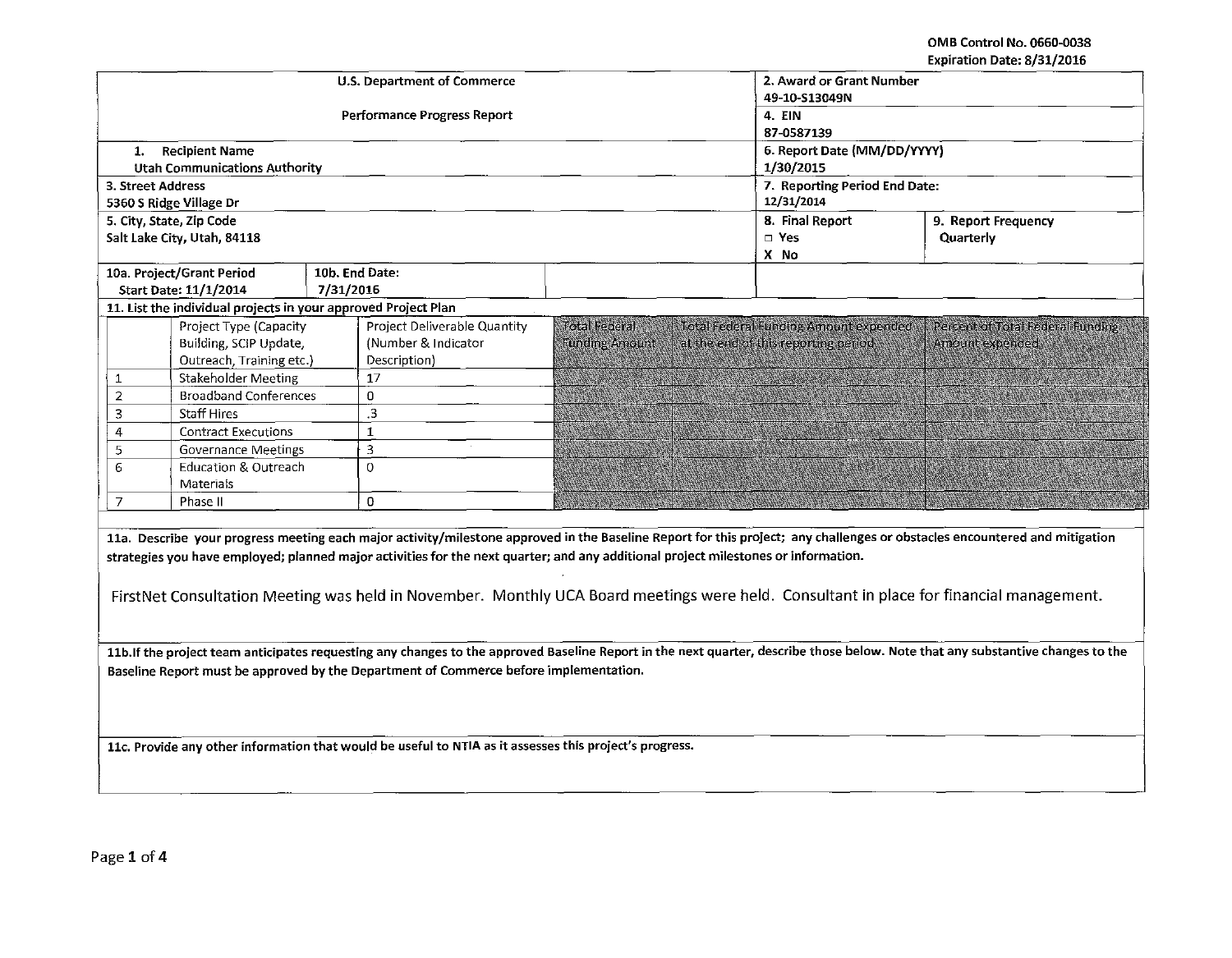**lld. Describe any success stories or best practices you have identified. Please be as specific as possible.** 

#### **12. Personnel**

12a. If the project is not fully staffed, describe how any lack of staffing may impact the project's time line and when the project will be fully staffed.

The project is not fully staffed as described in our baseline expenditure plan. UCA is still gearing up with this new responsibility, and anticipates hiring a SWIC in Q7 and assistants in Q8.

**12b. Staffing Table** 

| Job Title                                     | FTE % | <b>Project(s) Assigned</b>                              | Change           |
|-----------------------------------------------|-------|---------------------------------------------------------|------------------|
| Statewide Interoperability Coordinator (SWIC) |       | Oversee SLIGP activities                                | Currently vacant |
| SWIC Assistant                                |       | Assist with SLIGP activities                            | Currently vacant |
| SWIC Assistant for Utah tribes                |       | Assist with SLIGP activities relating to tribes in Utah | Currently vacant |
| UCA Director                                  |       | Oversight                                               | Filled           |
| <b>UCA Operations Manager</b>                 |       | Oversight                                               | Filled           |

Add Row Remove Row

## **13. Subcontracts (Vendors and/or Subrecipients)**

13a. Subcontracts Table - Include all subcontractors. The totals from this table must equal the "Subcontracts Total" in Question 14f.

| Name                                   | Subcontract Purpose      | Type<br>(Vendor/Subrec.) | RFP/RFQ<br>Issued<br>(Y/N) | Contract<br>Executed<br>(Y/N) | Start<br>Date | End Date | <b>Total Federal</b><br><b>Funds Allocated</b> | <b>Total Matching</b><br><b>Funds Allocated</b> | Project and % Assigned |
|----------------------------------------|--------------------------|--------------------------|----------------------------|-------------------------------|---------------|----------|------------------------------------------------|-------------------------------------------------|------------------------|
| Accounting<br>Support and<br>Solutions | Financial Management     | Vendor                   | N                          | N                             | 11/1/14       | 7/31/16  | \$40,320.00                                    |                                                 | 0%                     |
| Marketing                              | Outreach<br>Coordination | Vendor                   | N                          | N                             |               |          | \$84,000.00                                    |                                                 | 0%                     |
| Marketing                              | Material Development     | Vendor                   | N                          | N                             |               |          | \$56,000.00                                    |                                                 | 0%                     |
| Film Crew                              | Educational Video        | Vendor                   | N                          | N                             |               |          | \$50,000.00                                    |                                                 | 0%                     |
| Ballard Spahr,<br>LLP                  | <b>Contract Review</b>   | Vendor                   | N                          | N                             |               |          | \$8,500.00                                     |                                                 | 0%                     |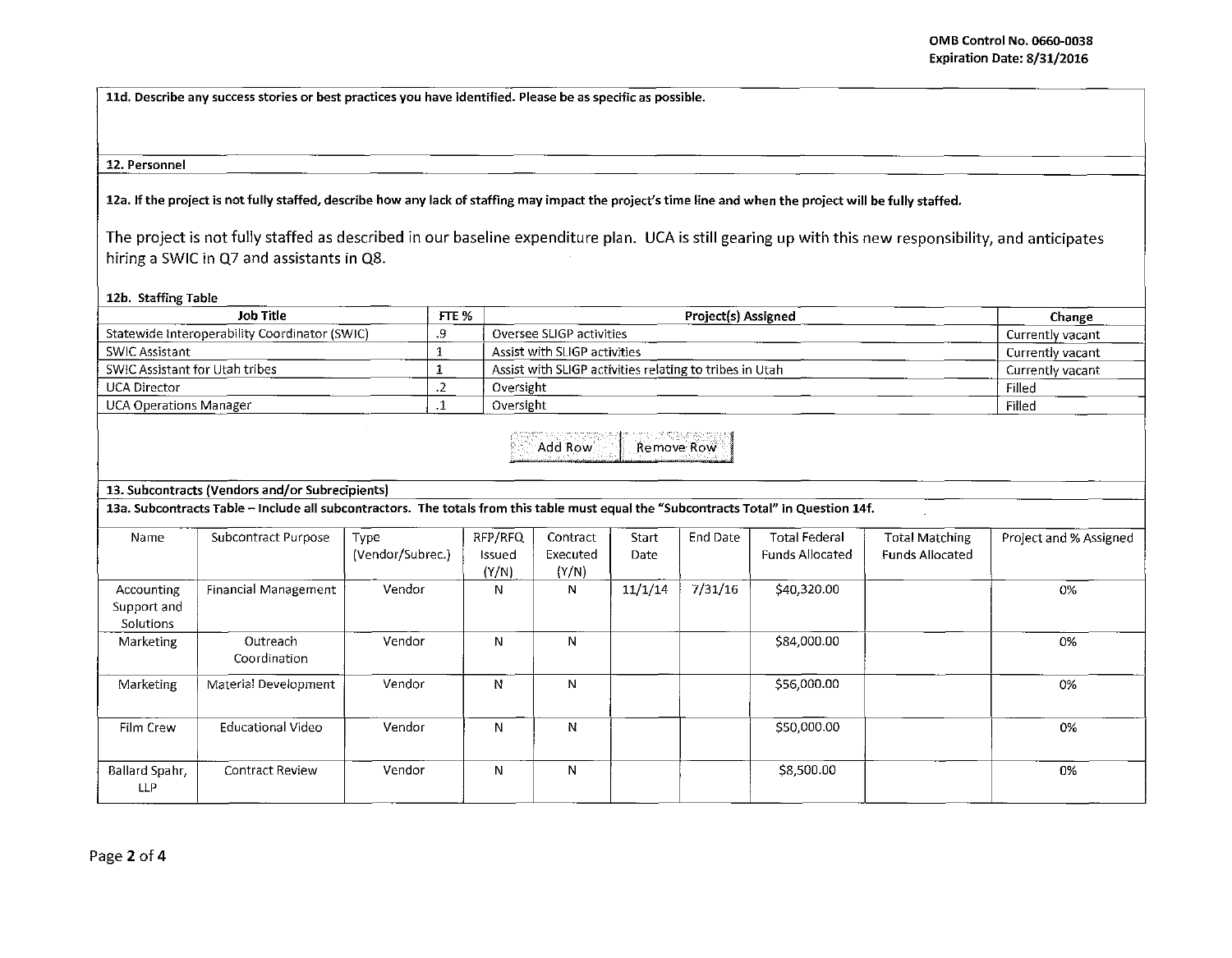# Add Row **F** Remove Row

### 13b. Describe any challenges encountered with vendors and/or subrecipients.

Accounting Support and Solutions (Kathy Trees) is an existing Contractor with UCA, and is taking on the financial responsibility of this grant. Because this is was existing and ongoing contractor, no new RFP or contract was executed. Work for the grant began on November 1, 2014.

UCA has in place legal representation through Ballard Spahr LLP, who currently reviews UCA's new contracts. Therefore, there will not be a new RFP or contract executed for this function. Ballard Spahr, LLP has not yet begun work on for this grant, and will be engaged when the remaining contracts are executed.

No other RFPs or Contracts have been initiated at this time.

### 14. Budget Worksheet

Columns 2, 3 and 4 must match your current project budget for the entire award, which is the SF-424A on file. Only list matching funds that the Department of Commerce has already approved.

| Federal Funds  | <b>Approved Matching</b> | <b>Total Budget</b> | Federal Funds | Approved Matching Funds | Total Funds Expended (7)                                                                                                                                                             |
|----------------|--------------------------|---------------------|---------------|-------------------------|--------------------------------------------------------------------------------------------------------------------------------------------------------------------------------------|
| Awarded (2)    | Funds (3)                | (4)                 | Expended (5)  | Expended (6)            |                                                                                                                                                                                      |
| \$310,454.07   | \$110,249.94             | \$420,704.01        | \$982.48      | S0.                     | \$982.48                                                                                                                                                                             |
| \$148,707.50   | \$52,809.72              | \$201,517.22        | \$196.69      | \$0                     | \$196.69                                                                                                                                                                             |
| \$139,660.00   |                          | \$139,660.00        | \$0           |                         | \$0                                                                                                                                                                                  |
|                |                          |                     |               |                         |                                                                                                                                                                                      |
| \$11,280.22    |                          | \$11,280.22         | \$0           |                         |                                                                                                                                                                                      |
| \$238,820.00   |                          | \$238,820.00        | \$160.00      |                         | \$160.00                                                                                                                                                                             |
| \$35,554.00    | \$157,530.00             | \$193,084.00        | \$3,318.40    | \$5.393.92              | S8.712.32                                                                                                                                                                            |
| \$885,903.01   | \$98 867.57              | \$984,770.58        |               |                         |                                                                                                                                                                                      |
| \$1,770,378.80 | \$419,457.23             | \$2,189,836.03      | \$4,657,57    | \$5,393.92              | \$10,051.49                                                                                                                                                                          |
| 80.85%         | 19.15%                   | 100%                | 46.34%        | 53.66%                  | 100%                                                                                                                                                                                 |
|                |                          |                     |               |                         |                                                                                                                                                                                      |
|                |                          |                     |               |                         |                                                                                                                                                                                      |
|                |                          |                     |               |                         |                                                                                                                                                                                      |
|                |                          |                     |               |                         | 15. Certification: I certify to the best of my knowledge and belief that this report is correct and complete for performance of activities for the purpose(s) set forth in the award |

| 16a. Typed or printed name and title of Authorized Certifying Official | 16c. Telephone (area code, number, and extension) |  |
|------------------------------------------------------------------------|---------------------------------------------------|--|
| Steven Proctor, UCA Executive Director                                 | 801-840-4200                                      |  |
|                                                                        | 16d. Email Address sproctor@uca911.org            |  |
| 16b. Signature of Authorized Certifying Official                       | 16e. Date Report Submitted (month, day, year)     |  |
| Aswentfrecta                                                           | 1/30/2015                                         |  |
|                                                                        |                                                   |  |

Page 3 of 4